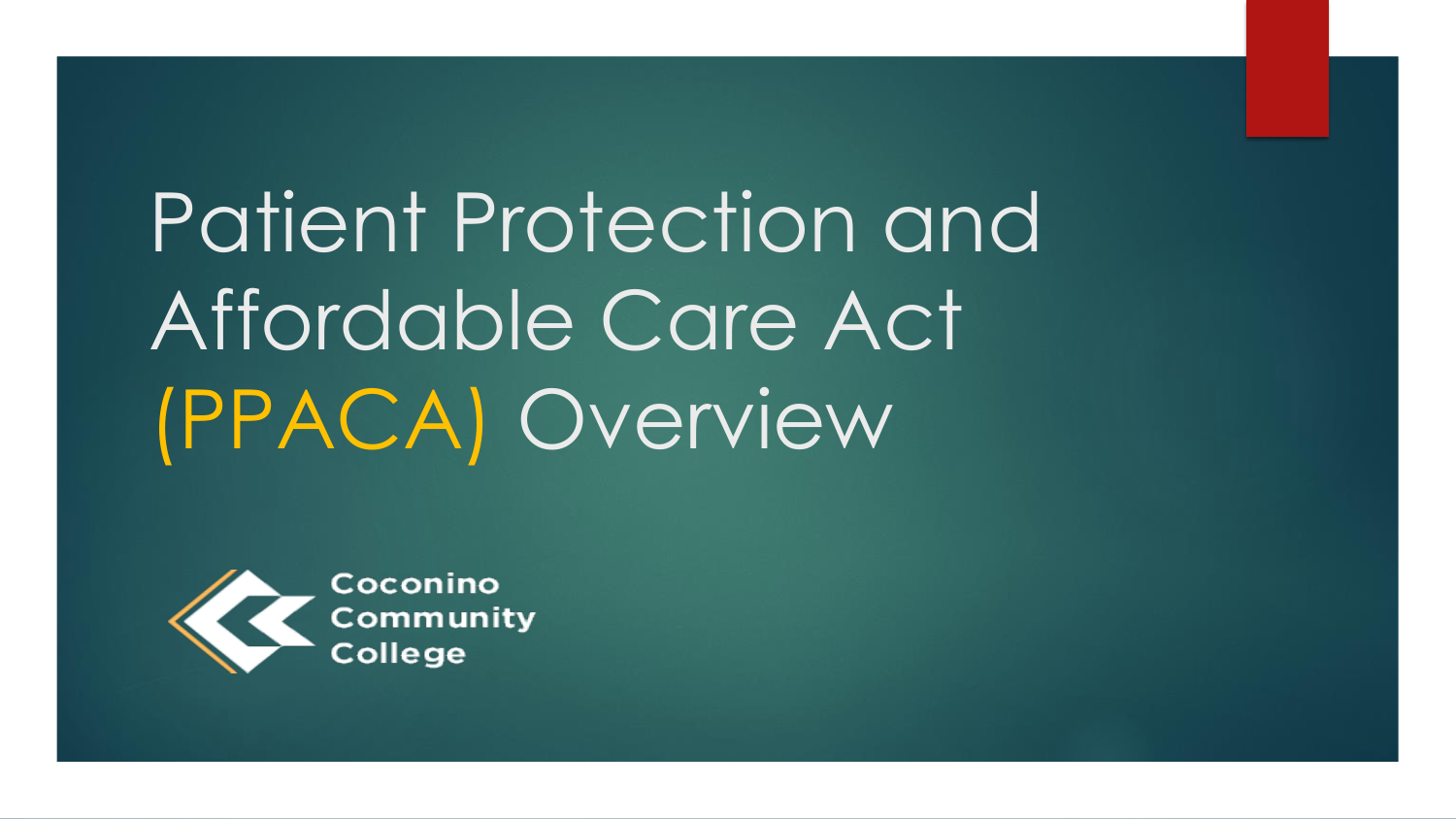# **Outline**



- Key Concepts
- ▶ Definition of Terms
- Measurement and Stability Periods
- Section 6056 Reporting
- **Employment Considerations**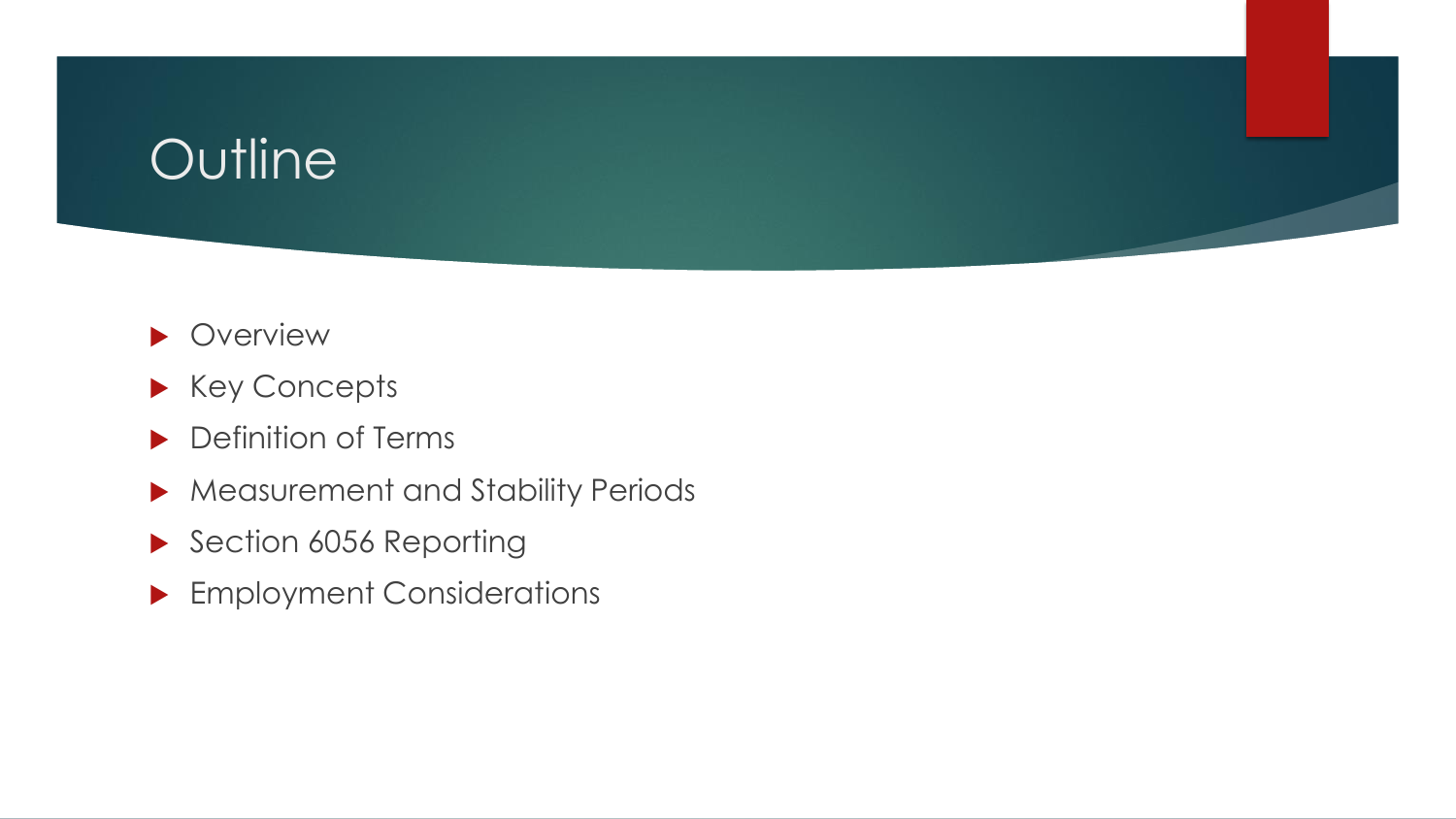# ACA Overview

- On March 23, 2010, President Obama signed a comprehensive health reform act into law.
	- Comprehensive legislation that attempts to reform the healthcare system by providing more Americans with Affordable Quality Health Insurance.
		- Key Concepts:
			- Employer Shared-Responsibility or "Pay or Play" Employer Mandate
			- Individual Mandate

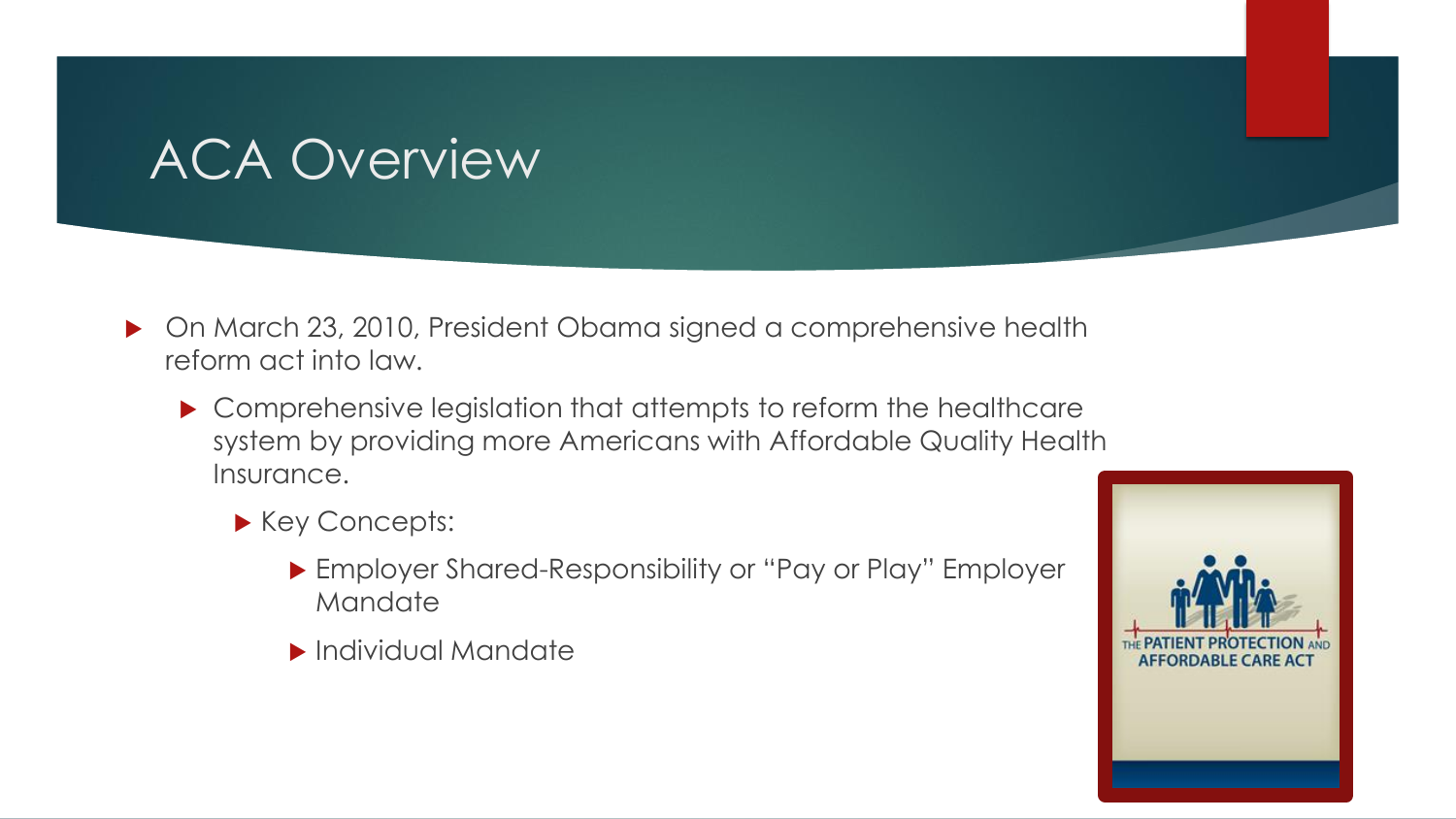# Sounds easy enough….

- **Implementation Complexity** 
	- Approximately 11,000 pages of regulations
	- ▶ 90 provisions
	- ▶ 8+ year timeline implementation (2010-2018)
	- **Penalties for non-compliance**

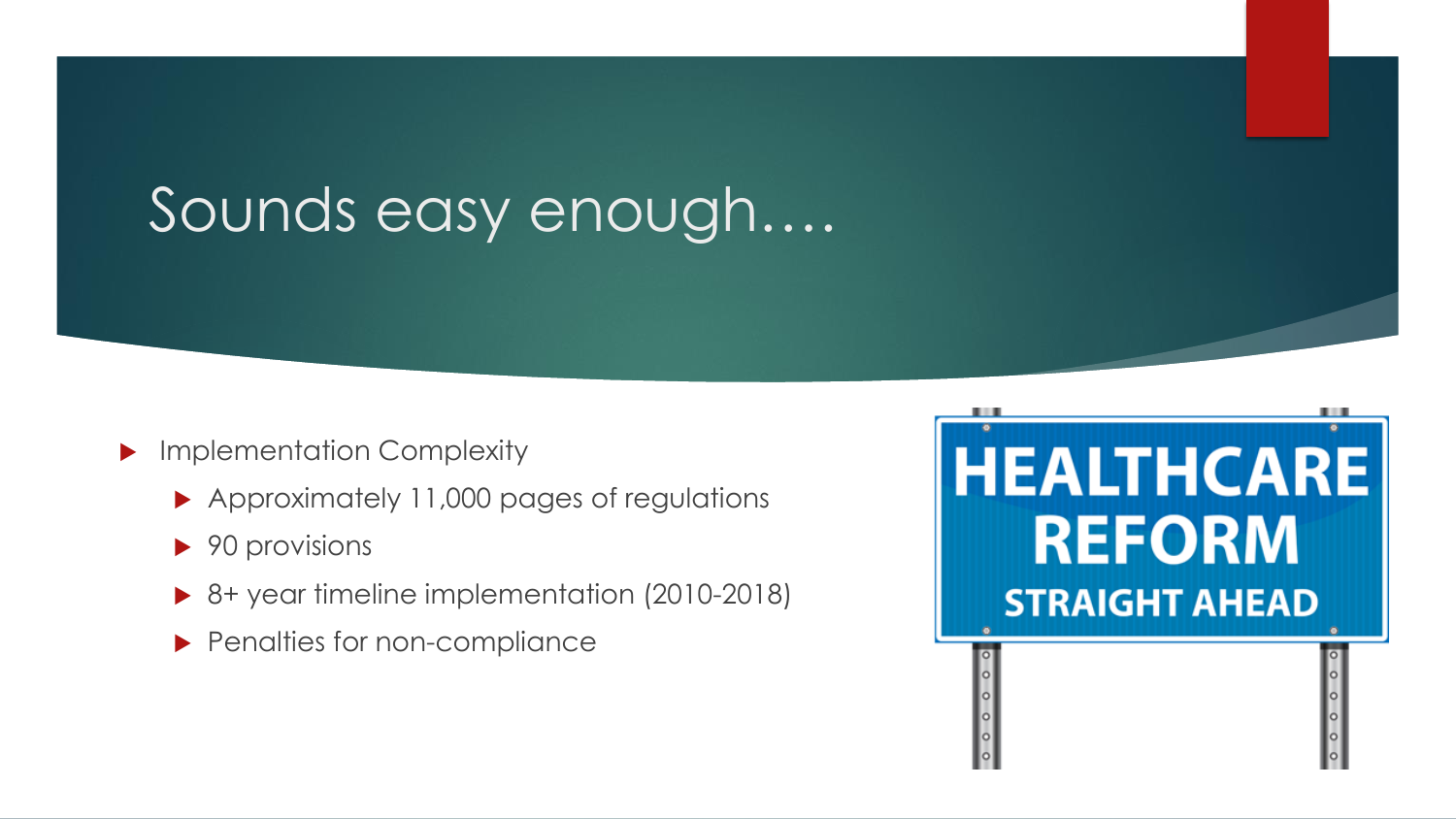# ACA's Key Concepts

**EMPLOYER SHARED RESPONSIBILITY AND INDIVIDUAL MANDATES**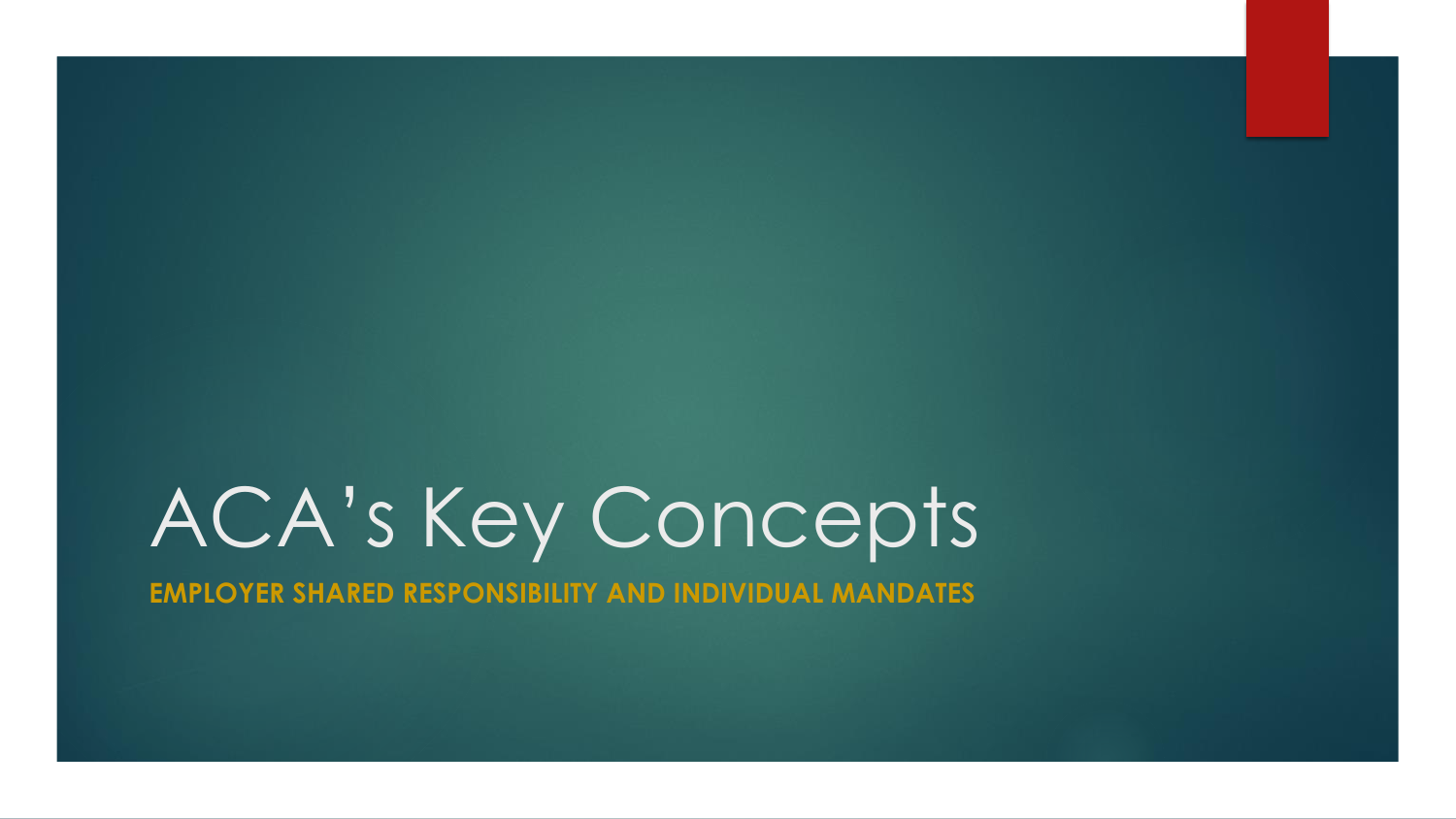## Employer and Individual Mandates

#### Employer Mandate:

- Applicable Large Employers (ALE) with at least 50 full-time equivalent employees (full-time is considered 30 hours) are required to offer affordable, minimum value health insurance to their full-time employees.
	- Failure to offer coverage subjects Applicable Large Employers (ALE) to potential tax penalties under section 4980H if an eligible employee enrolls through the exchange and qualifies for a subsidized premium.

#### Individual Mandate:

• The affordable care act requires nearly everyone to have health insurance that meets minimum standards. With some exceptions, people who do not maintain health insurance coverage will have to pay a penalty as of 2014.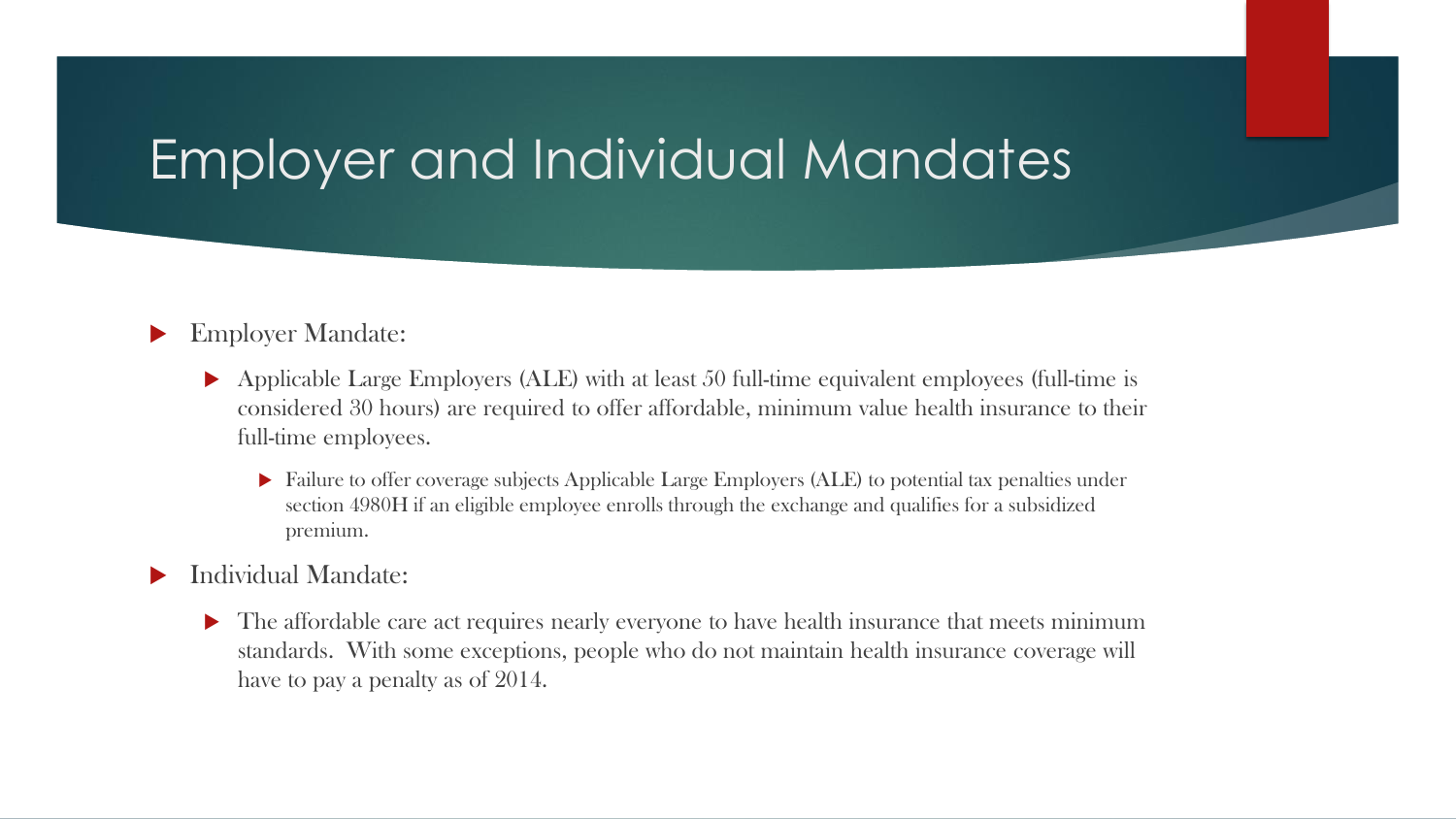# Defining the ACA **COCONINO COMMUNITY COLLEGE**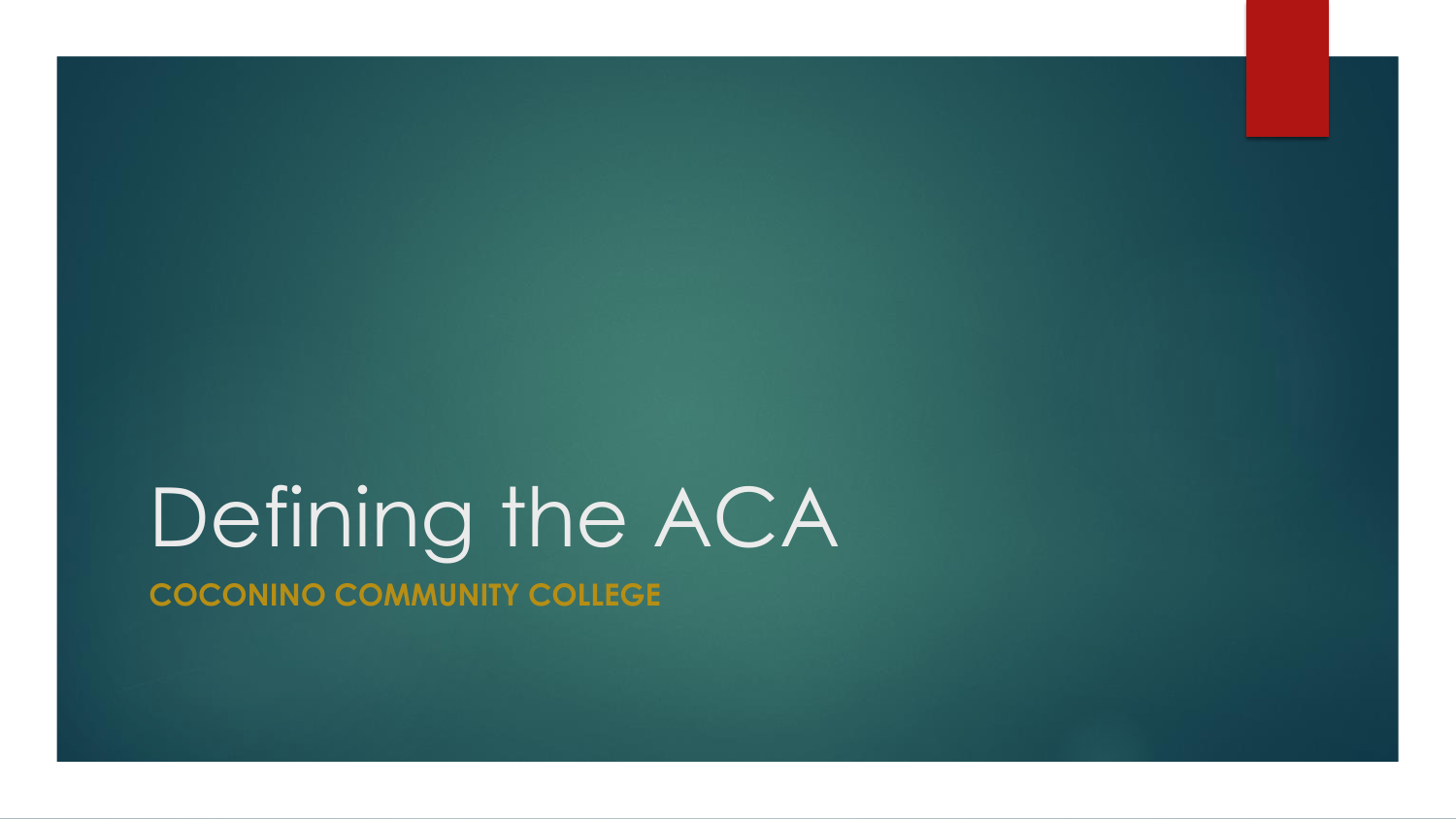# **Key Terms**

## Full-Time Employee

Under the ACA, an employee working 30 or more hours a week is considered full-time. A new employee who is reasonably expected to work full-time (average 30 hours per week) at his or her start date for 90 days or more is considered benefits eligible based on ACA rules.

### Variable Hour Employee

A employee is considered a variable hour employee if, based on the facts and circumstances at the start date, it cannot be determined that the employee is reasonably expected to work on average at least 30 hours per week for 90 days.

## **Temporary**

## Employee

Hired to work for a period of 6 months or less.

**Eligibility cannot be determined on FTE alone. Hours have to be tracked and considered based on IRS guidance**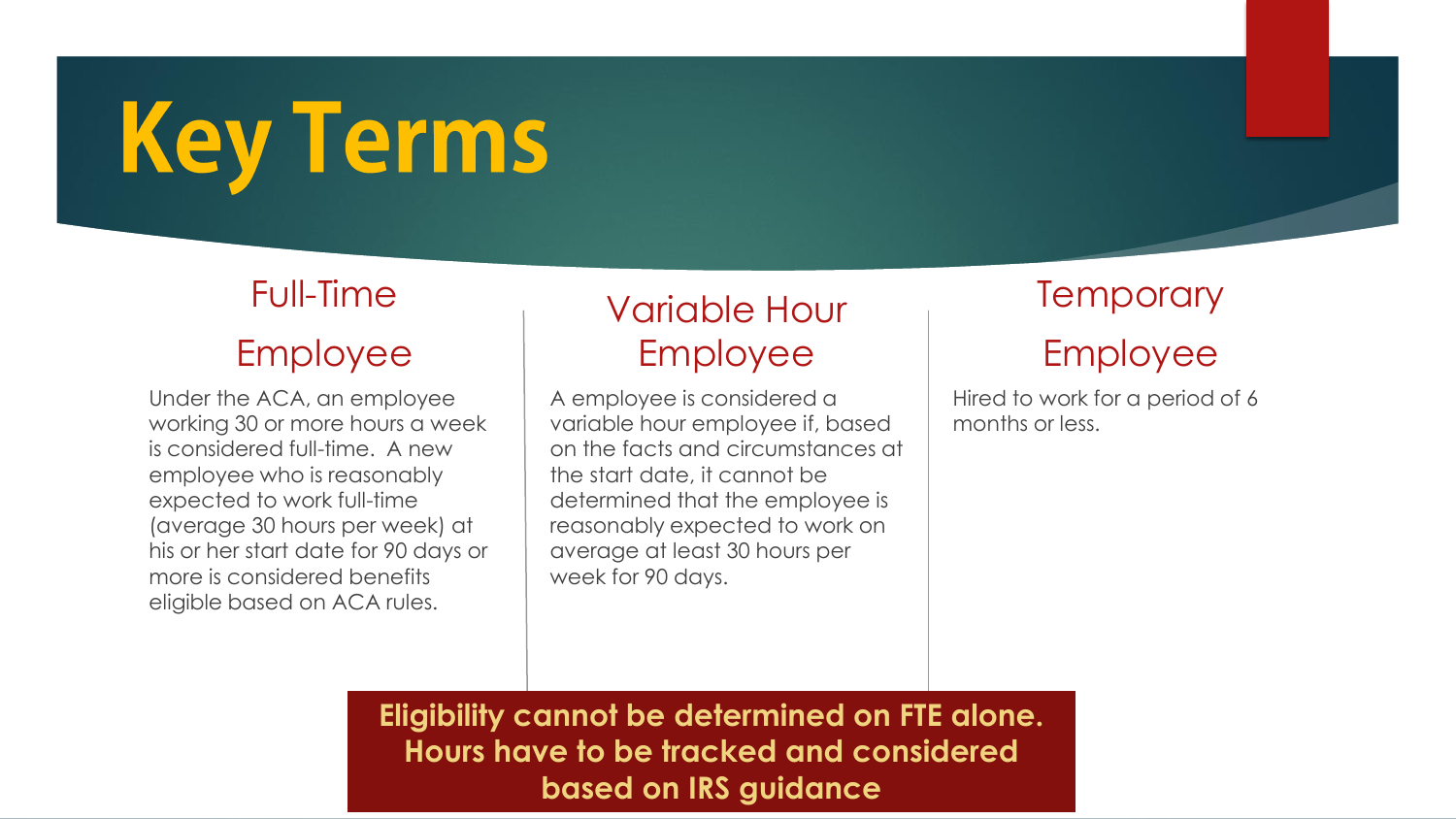# **Applying the ACA**

#### Standard Measurement Period

The Measurement Period or "look back period" is a safe harbor method to provide employers the option to use a look-back measurement period of up to 12 consecutive calendar months to determine whether variable hour employees or seasonal employees are full-time employees, without being subject to a payment under 4980H for this period with respect to those employees.

#### Administrative Period

The Administrative Period includes all periods between the start date of a new variable-hour or seasonal employee and the date the employee is first offered coverage under the employer's group health plan, other than the initial measurement period. This provides a period of time to evaluate eligibility and to complete the benefit enrollment process.

## **Stability**

#### Period

The period of time a "variable hour" employee that averaged 30 hours during the Measurement Period would be treated as a fulltime employee regardless of the employee's number of hours of service during the stability period, so long as he or she remained an employee. The stability period cannot be less than the measurement period.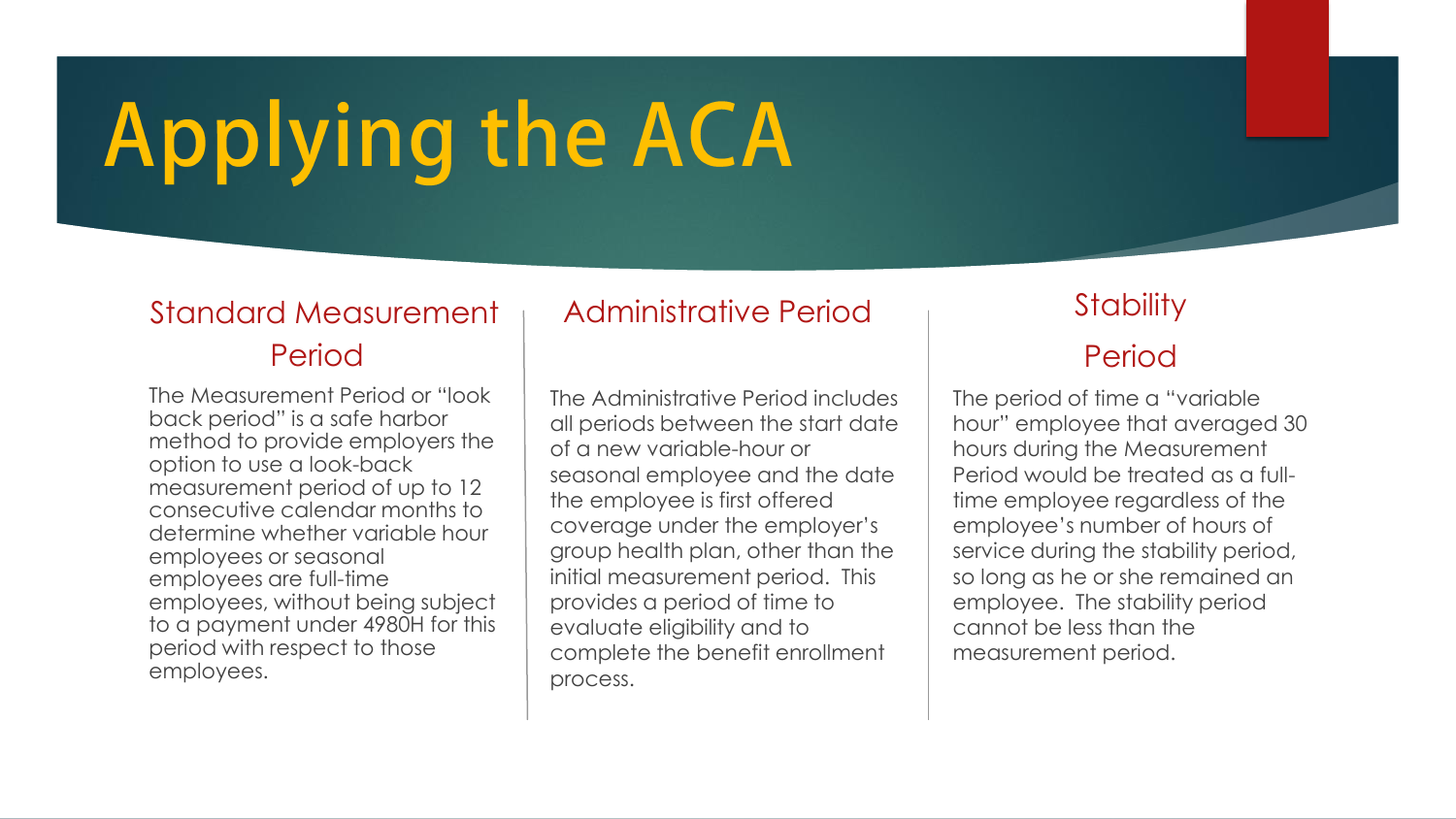# **Safe Harbors**

### Minimum Essential Coverage

Large employers must offer full-time employees (and their dependents) an opportunity to enroll in minimum essential coverage under an employer-sponsored plan

Two tests that apply:

- 1. Minimum Value-which evaluates the comprehensiveness of the plan.
- 2. Affordability-which evaluates an employee's ability to pay for the plan.

#### Minimum Value

A health plan meets this standard if it is designed to pay at least 60% of the total cost of medical services for a standard population, and if its benefits include substantial coverage of inpatient hospital and physician services.

## **Affordability**

The affordability test looks at each employee uniquely, not the aggregated population. It compares what employees pay for coverage to each employee's wages.

The employee's premium contribution for self-only coverage for the lowest cost plan cannot exceed 9.5% of the employee's household income.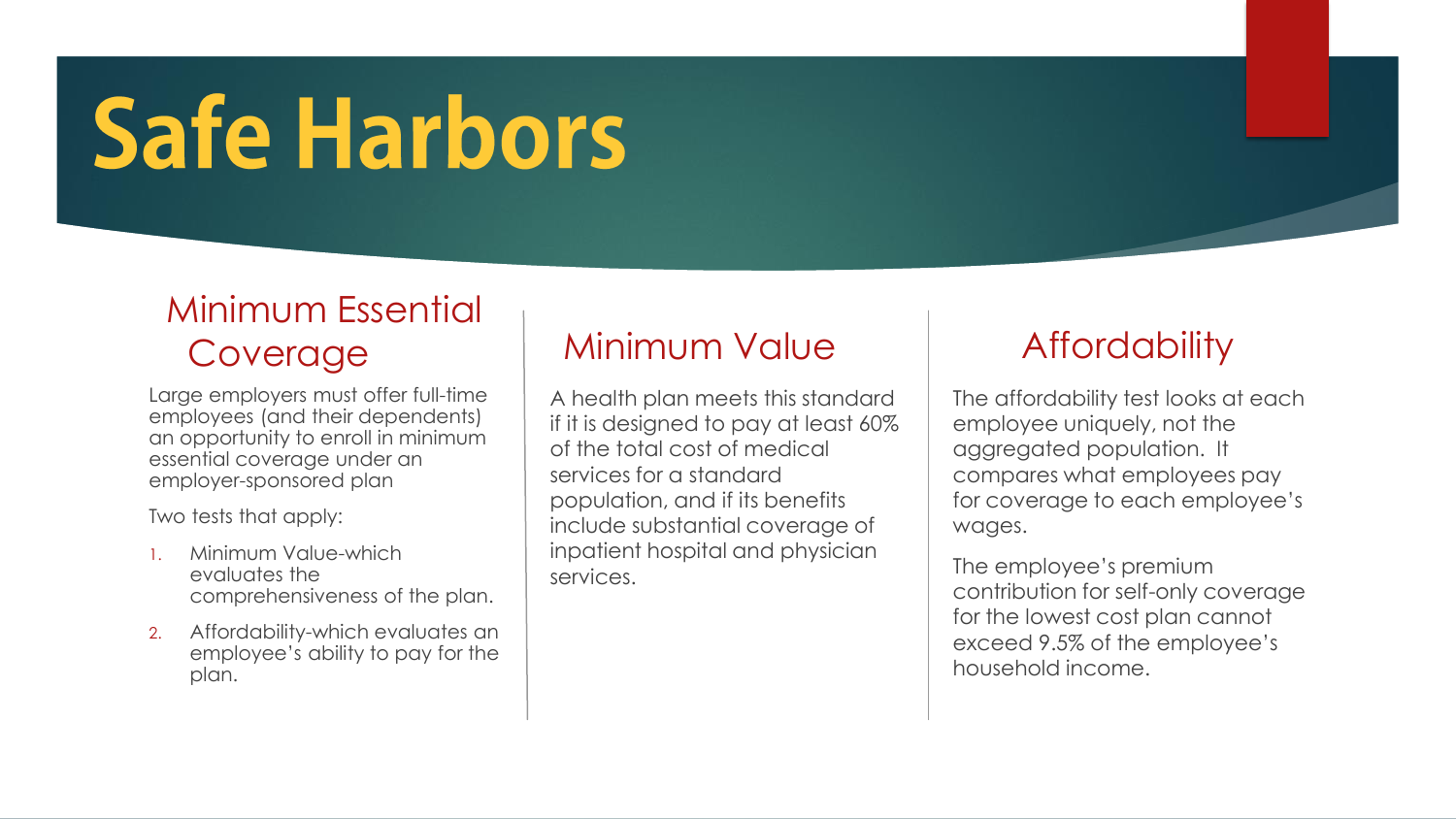# Coconino Community College ACA Periods **MEASUREMENT PERIODS, ADMINISTRATIVE PERIODS, AND STABILITY PERIODS**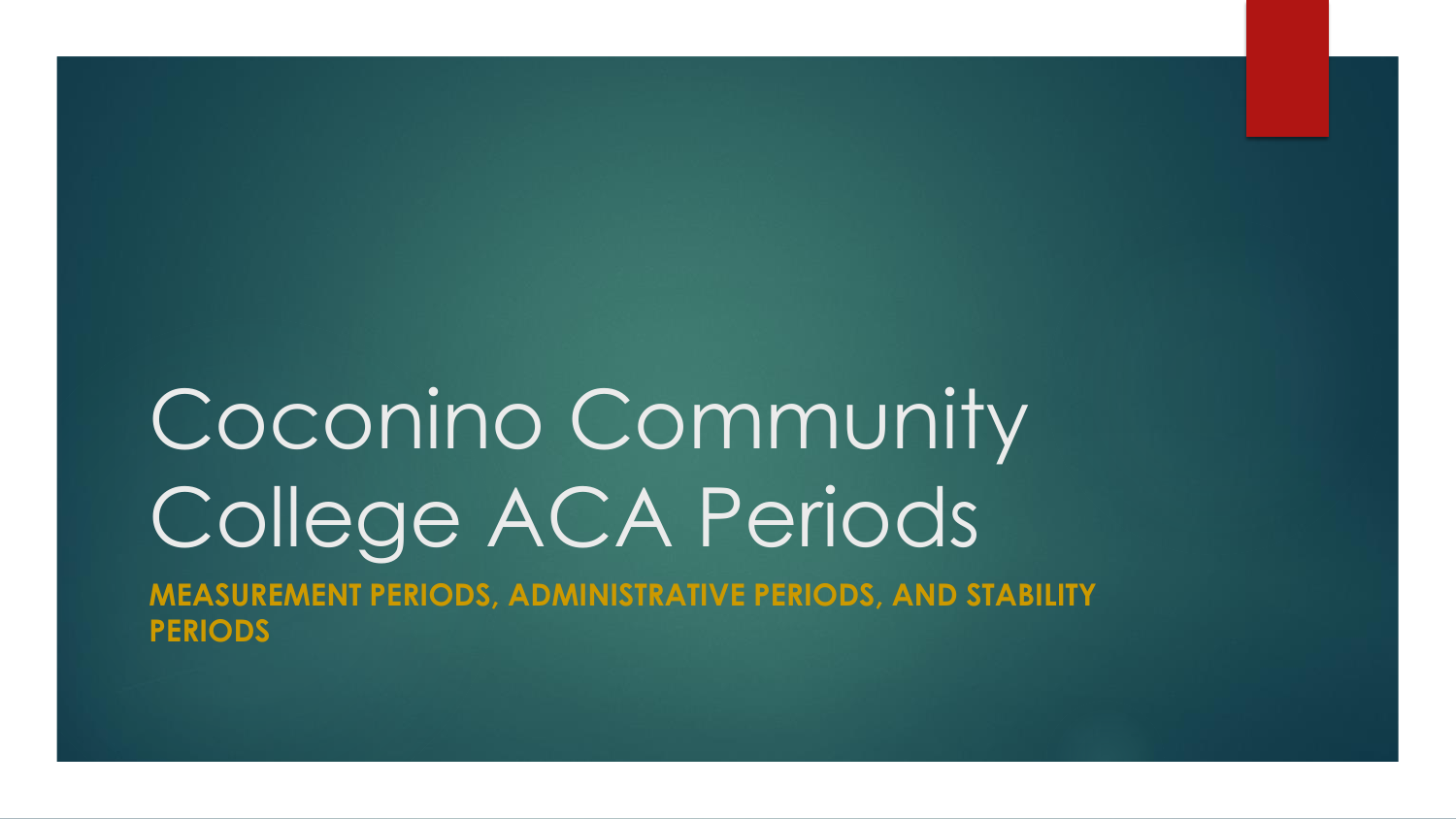# Measurement Periods-Ongoing Employee

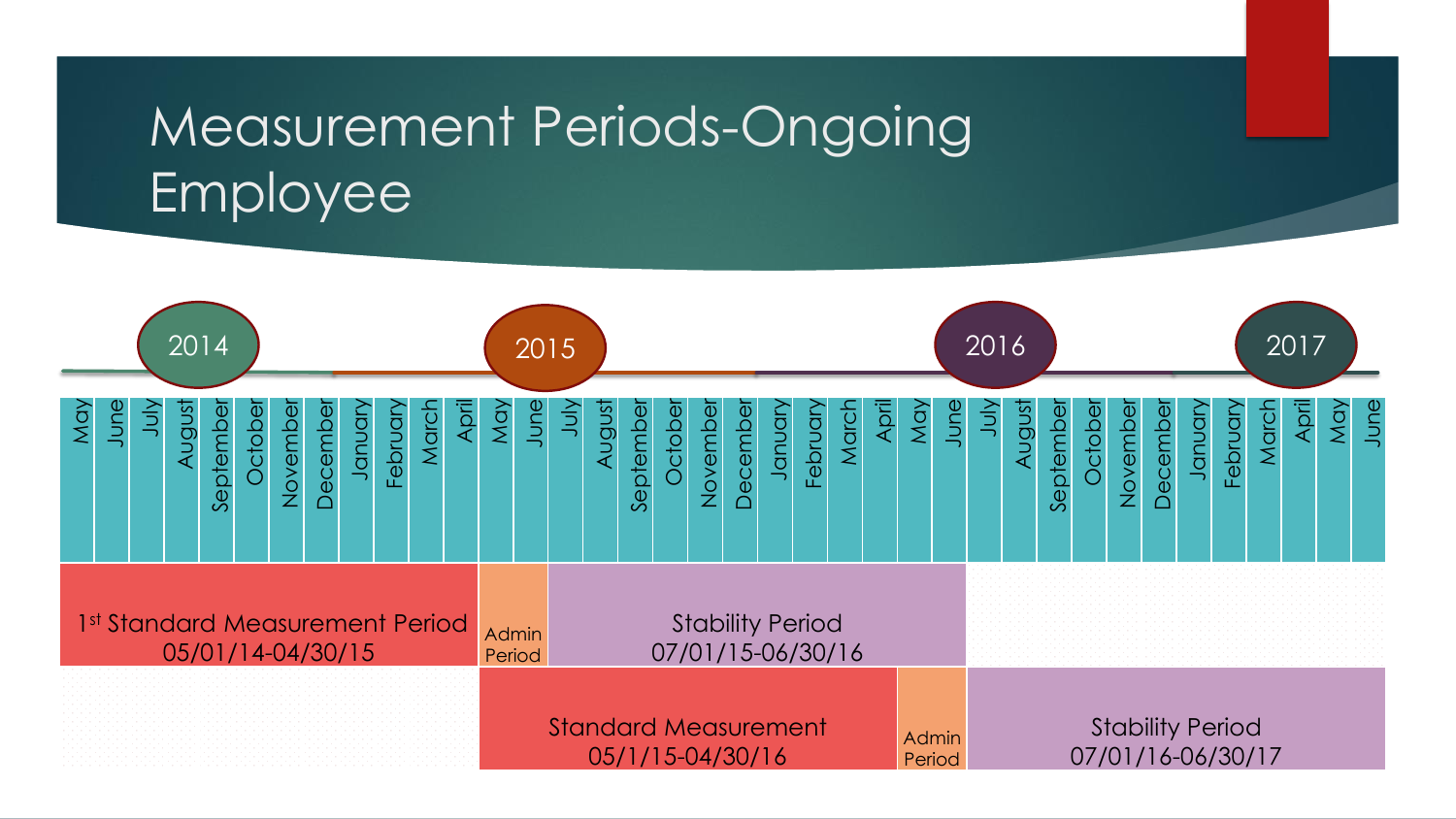# Measurement Periods-New Variable Hour Employee

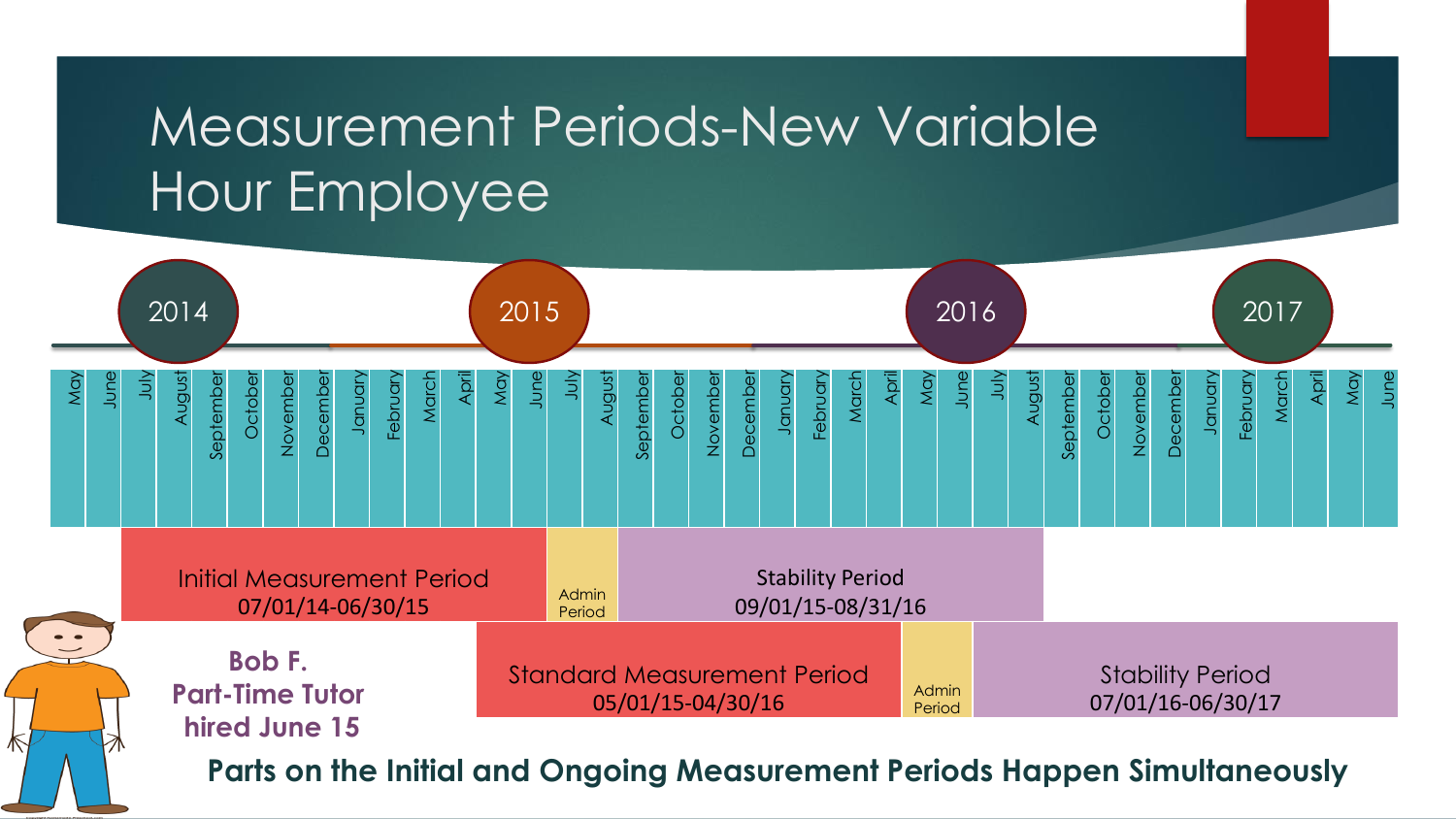# Breaks In **Service**

**Impacts On Measurement and Stability Periods**

| <b>Length of Break in Service</b>                                                                            | Impact on<br><b>Measurement/Stability Period</b>                                                                                                                                     |
|--------------------------------------------------------------------------------------------------------------|--------------------------------------------------------------------------------------------------------------------------------------------------------------------------------------|
| <b>Break in Service MORE than 26 weeks</b>                                                                   | Treat as new hire - restart and begin<br>new Measurement Period                                                                                                                      |
| Break in service between 4 - 26<br>weeks with amount of prior<br>employment GREATER than break in<br>service | Continue existing measurement &<br>stability periods, but do not count<br>break against employee (will<br>average by smaller number of<br>months to exclude the break<br>in service) |
| Break in service between 4 - 26<br>weeks with amount of prior<br>employment LESS than break in<br>service    | Treat as new hire - restart and begin<br>new Measurement Period                                                                                                                      |
| <b>Break in Service LESS than 4 weeks</b>                                                                    | <b>Continue existing measurement &amp;</b><br>stability periods. Factor in zero<br>hours during the break                                                                            |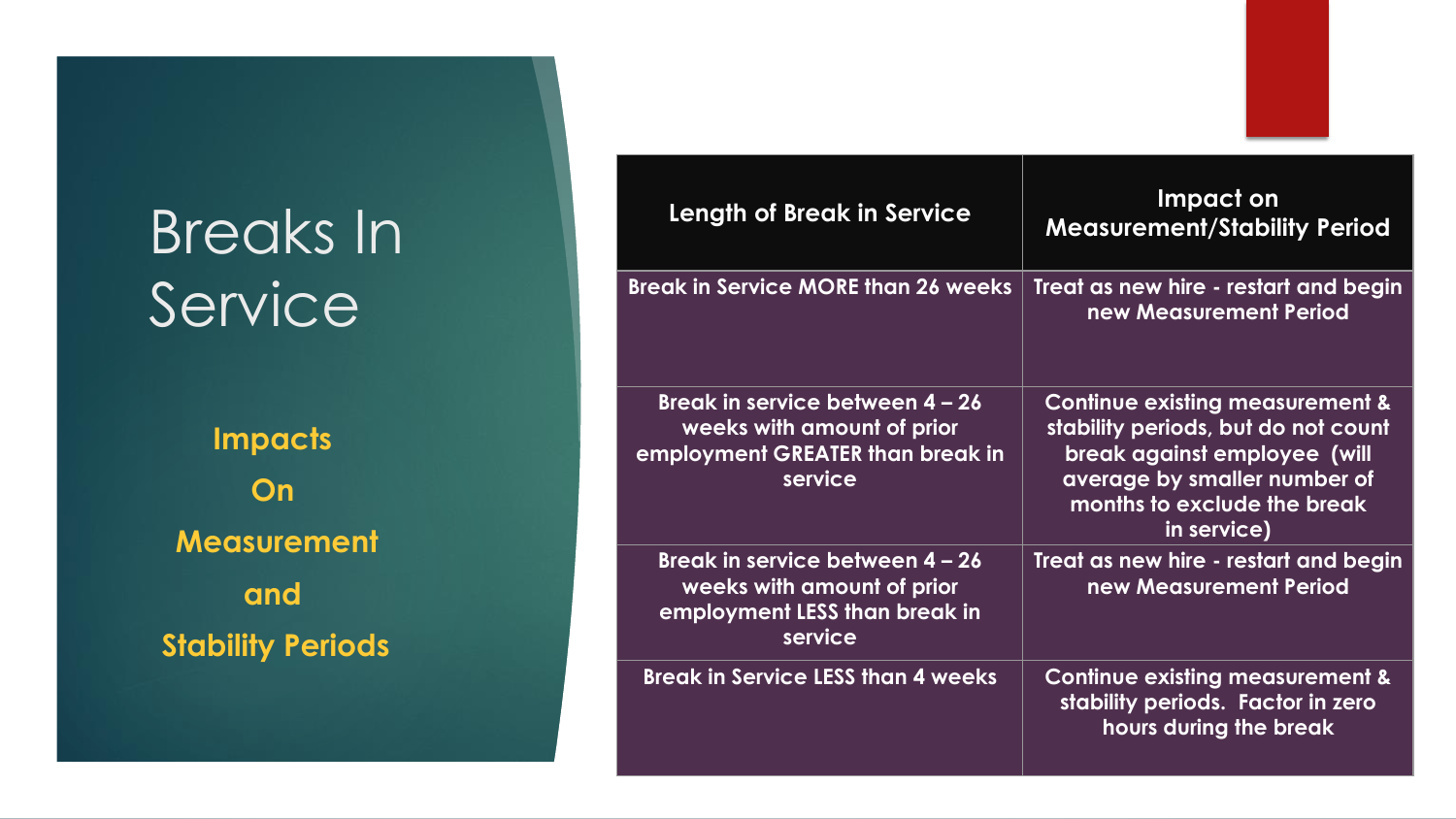# Section 6056 Reporting

**FOR APPLICABLE LARGE EMPLOYERS (ALE)**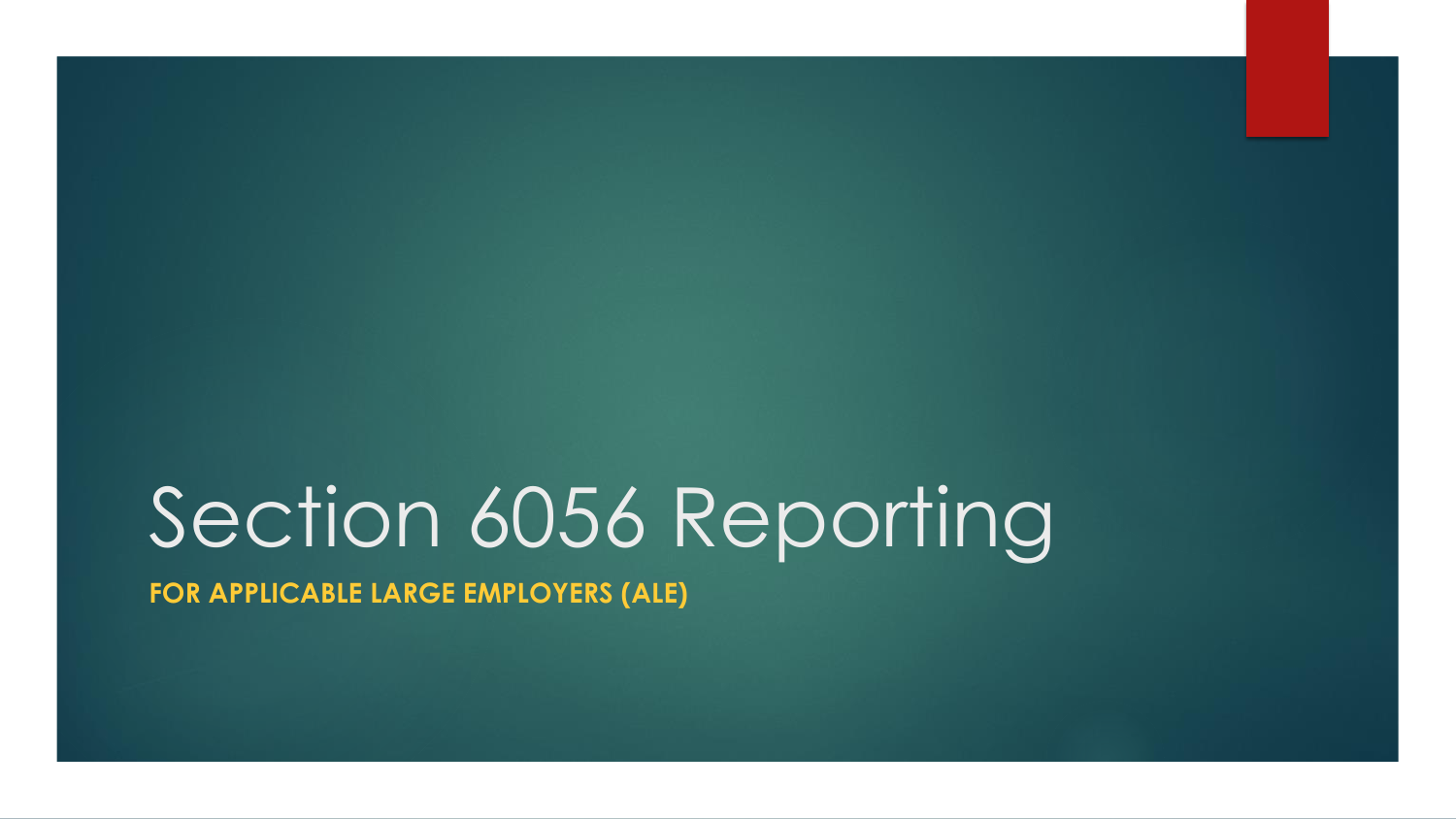Applicable Large Employers (ALE's) must provide an annual statement to all employees eligible for coverage describing the insurance available to them. The IRS created form 1095-C to serve as that statement.

#### **Information on the 1095-C:**

- $\triangleright$  The employee and the employer.
- $\triangleright$  Which months during the year the employee was eligible for coverage.
- $\triangleright$  The cost of the cheapest monthly premium the employee could have paid under the plan.

# **What is a 1095-C?**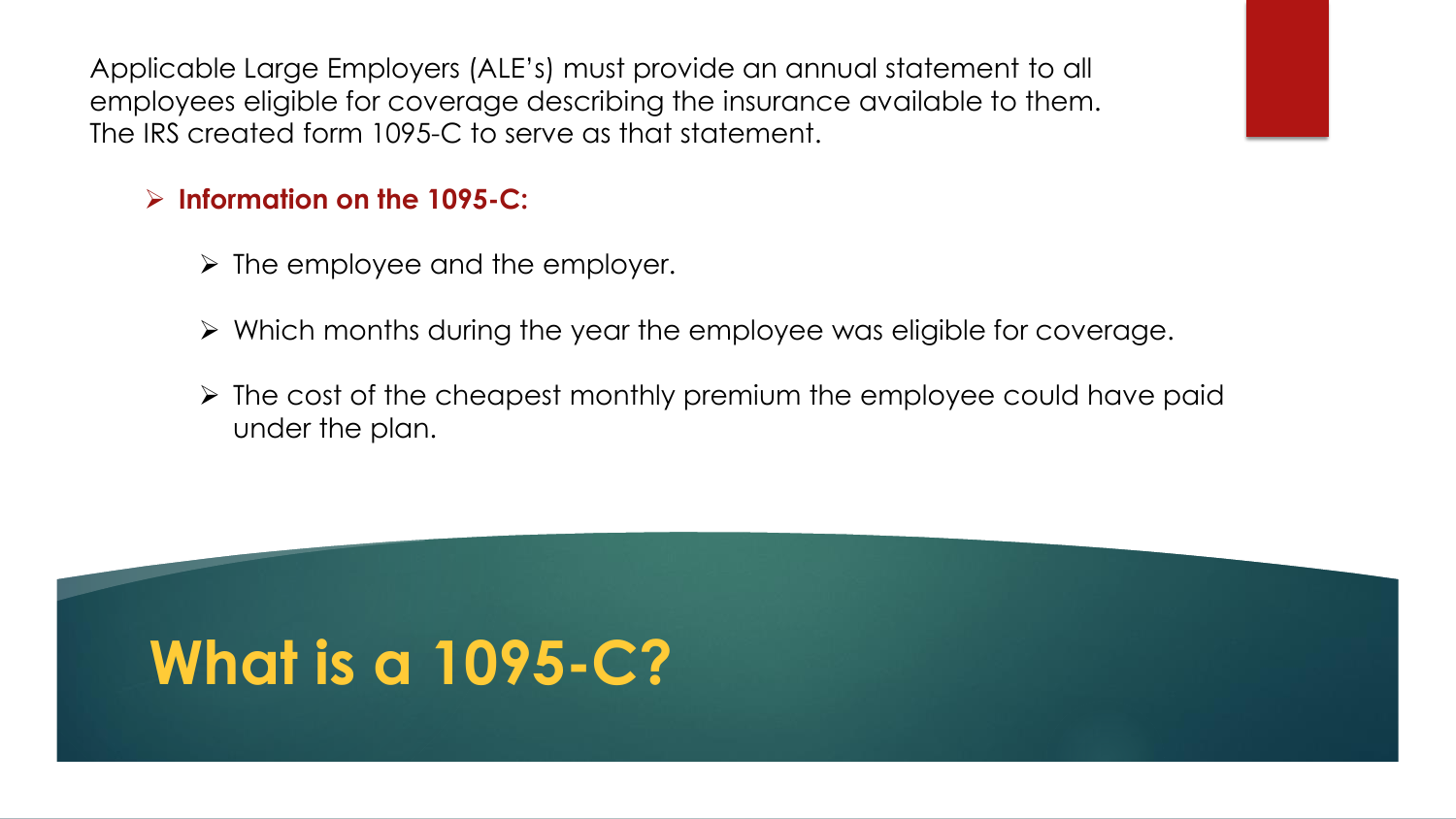# 1095-C

Employer-Provided Health Insurance Offer and Coverage Insurance. Form 1095-C is filed and furnished to any employee of an ALE who is a full-time employee for one or more months of the calendar year. ALE's must report that information for all twelve months of the calendar year for each employee.



**Jayne is a full-time continuous employee, who has two children covered for the entire calendar year.** 

|                                                                                       |                                   |                                    |           |                                                                                                                                                       |                                                                                                                  |                              |                                                                        |     |                                             |                                 |     |                        | <b>VOID</b>                                        |            |                             |     | OMB No. 1545-2251                      | 600115 |
|---------------------------------------------------------------------------------------|-----------------------------------|------------------------------------|-----------|-------------------------------------------------------------------------------------------------------------------------------------------------------|------------------------------------------------------------------------------------------------------------------|------------------------------|------------------------------------------------------------------------|-----|---------------------------------------------|---------------------------------|-----|------------------------|----------------------------------------------------|------------|-----------------------------|-----|----------------------------------------|--------|
| I 095-C<br>Department of the Treasury                                                 |                                   |                                    |           | <b>Employer-Provided Health Insurance Offer and Coverage</b><br>Information about Form 1095-C and its separate instructions is at www.irs.gov/f1095c. |                                                                                                                  |                              |                                                                        |     |                                             | <b>CORRECTED</b>                |     |                        |                                                    | 2014       |                             |     |                                        |        |
| Internal Revenue Service<br><b>Part Employee</b>                                      |                                   |                                    |           |                                                                                                                                                       |                                                                                                                  |                              |                                                                        |     | Applicable Large Employer Member (Employer) |                                 |     |                        |                                                    |            |                             |     |                                        |        |
| 1 Name of employee                                                                    |                                   |                                    |           |                                                                                                                                                       | 2 Social security number (SSN)                                                                                   |                              | 7 Name of employer                                                     |     |                                             |                                 |     |                        |                                                    |            |                             |     | 8 Employer identification number (EIN) |        |
| Cook, Jayne                                                                           |                                   |                                    |           |                                                                                                                                                       | 765914213                                                                                                        |                              | Coconino Community College                                             |     |                                             |                                 |     |                        |                                                    |            | 860795123                   |     |                                        |        |
| 3 Street address (including apartment no.)                                            |                                   | 2487 N. Butler Avenue              |           |                                                                                                                                                       |                                                                                                                  |                              | 9 Street address (including room or suite no.)<br>2800 S. Lone Tree Rd |     |                                             |                                 |     |                        |                                                    |            | 10 Contact telephone number |     |                                        |        |
| 4 City or town                                                                        |                                   | 5 State or province                |           |                                                                                                                                                       |                                                                                                                  |                              |                                                                        |     |                                             |                                 |     |                        |                                                    |            | 928)2264252                 |     |                                        |        |
| Flagstaff<br>Arizona                                                                  |                                   |                                    |           | 6 Country and ZIP or foreign postal code   11 City or town<br>86004                                                                                   |                                                                                                                  |                              | Flagstaff                                                              |     |                                             | 12 State or province<br>Arizona |     |                        | 13 Country and ZIP or foreign postal code<br>86005 |            |                             |     |                                        |        |
| Part II                                                                               |                                   | <b>Employee Offer and Coverage</b> |           |                                                                                                                                                       |                                                                                                                  |                              |                                                                        |     |                                             |                                 |     |                        |                                                    |            |                             |     |                                        |        |
|                                                                                       | All 12 Months                     | Jan                                | Feb       | Mar                                                                                                                                                   | Apr                                                                                                              | May                          | June                                                                   |     | July                                        |                                 | Aug | Sept                   |                                                    | Oct        |                             | Nov |                                        | Dec    |
| 14 Offer of<br>Coverage (enter                                                        |                                   |                                    |           |                                                                                                                                                       |                                                                                                                  |                              |                                                                        |     |                                             |                                 |     |                        |                                                    |            |                             |     |                                        |        |
| required code)                                                                        | 1 <sup>C</sup>                    |                                    |           |                                                                                                                                                       |                                                                                                                  |                              |                                                                        |     |                                             |                                 |     |                        |                                                    |            |                             |     |                                        |        |
| 15 Employee Share<br>of Lowest Cost                                                   |                                   |                                    |           |                                                                                                                                                       |                                                                                                                  |                              |                                                                        |     |                                             |                                 |     |                        |                                                    |            |                             |     |                                        |        |
| Monthly Premium,<br>for Self-Only                                                     |                                   |                                    |           |                                                                                                                                                       |                                                                                                                  |                              |                                                                        |     |                                             |                                 |     |                        |                                                    |            |                             |     |                                        |        |
| Minimum Value<br>Coverage                                                             | $\binom{20.00}{9}$                | \$                                 | \$        | \$                                                                                                                                                    | \$                                                                                                               | ß.                           | '\$                                                                    | \$  |                                             | \$                              |     | \$                     | \$                                                 |            | \$                          |     | \$                                     |        |
| 16 Applicable                                                                         |                                   |                                    |           |                                                                                                                                                       |                                                                                                                  |                              |                                                                        |     |                                             |                                 |     |                        |                                                    |            |                             |     |                                        |        |
| Section 4980H Safe                                                                    |                                   |                                    |           |                                                                                                                                                       |                                                                                                                  |                              |                                                                        |     |                                             |                                 |     |                        |                                                    |            |                             |     |                                        |        |
|                                                                                       |                                   |                                    |           |                                                                                                                                                       |                                                                                                                  |                              |                                                                        |     |                                             |                                 |     |                        |                                                    |            |                             |     |                                        |        |
|                                                                                       | 2C                                |                                    |           |                                                                                                                                                       |                                                                                                                  |                              |                                                                        |     |                                             |                                 |     |                        |                                                    |            |                             |     |                                        |        |
|                                                                                       | <b>Covered Individuals</b>        |                                    |           |                                                                                                                                                       |                                                                                                                  |                              |                                                                        |     |                                             |                                 |     |                        |                                                    |            |                             |     |                                        |        |
|                                                                                       |                                   |                                    |           |                                                                                                                                                       | If Employer provided self-insured coverage, check the box and enter the information for each covered individual. |                              |                                                                        |     |                                             |                                 |     | (e) Months of Coverage |                                                    |            |                             |     |                                        |        |
|                                                                                       | (a) Name of covered individual(s) |                                    |           | (b) SSN                                                                                                                                               | (c) DOB (If SSN is<br>not available)                                                                             | (d) Covered<br>all 12 months | Jan                                                                    | Feb | Mar                                         | Apr                             | May | June                   | July                                               | Aug        | Sept                        | Oct | Nov                                    |        |
|                                                                                       |                                   |                                    |           |                                                                                                                                                       |                                                                                                                  |                              |                                                                        |     |                                             |                                 |     |                        |                                                    |            |                             |     |                                        |        |
|                                                                                       |                                   |                                    | 555142135 |                                                                                                                                                       | 04/28/00                                                                                                         |                              |                                                                        |     |                                             |                                 |     |                        |                                                    | <b>SIN</b> |                             |     |                                        |        |
|                                                                                       | Cook, Sophie                      |                                    |           |                                                                                                                                                       |                                                                                                                  |                              |                                                                        |     |                                             |                                 |     |                        |                                                    |            |                             |     |                                        |        |
|                                                                                       |                                   |                                    |           |                                                                                                                                                       |                                                                                                                  |                              |                                                                        |     |                                             |                                 |     |                        |                                                    |            |                             |     |                                        |        |
|                                                                                       | Cook, Taylor                      |                                    | 867530914 |                                                                                                                                                       | 01/23/03                                                                                                         |                              | $\mathbf{A}$                                                           |     |                                             |                                 |     |                        |                                                    |            |                             |     |                                        |        |
|                                                                                       |                                   |                                    |           |                                                                                                                                                       |                                                                                                                  |                              |                                                                        |     |                                             |                                 |     |                        |                                                    |            |                             |     |                                        |        |
|                                                                                       |                                   |                                    |           |                                                                                                                                                       |                                                                                                                  |                              |                                                                        |     |                                             |                                 |     |                        |                                                    |            |                             |     |                                        |        |
|                                                                                       |                                   |                                    |           |                                                                                                                                                       |                                                                                                                  |                              |                                                                        |     |                                             |                                 |     |                        |                                                    |            |                             |     |                                        |        |
|                                                                                       |                                   |                                    |           |                                                                                                                                                       |                                                                                                                  |                              |                                                                        |     |                                             |                                 |     |                        |                                                    |            |                             |     |                                        |        |
|                                                                                       |                                   |                                    |           |                                                                                                                                                       |                                                                                                                  |                              |                                                                        |     |                                             |                                 |     |                        |                                                    |            |                             |     |                                        |        |
|                                                                                       |                                   |                                    |           |                                                                                                                                                       |                                                                                                                  |                              |                                                                        |     |                                             |                                 |     |                        |                                                    |            |                             |     |                                        |        |
|                                                                                       |                                   |                                    |           |                                                                                                                                                       |                                                                                                                  |                              |                                                                        |     |                                             |                                 |     |                        |                                                    |            |                             |     |                                        | Dec    |
|                                                                                       |                                   |                                    |           |                                                                                                                                                       |                                                                                                                  |                              |                                                                        |     |                                             |                                 |     |                        |                                                    |            |                             |     |                                        |        |
| Harbor (enter code,<br>if applicable)<br>Part III<br>17<br>18<br>19<br>20<br>21<br>22 |                                   |                                    |           |                                                                                                                                                       |                                                                                                                  |                              |                                                                        |     |                                             |                                 |     |                        |                                                    |            |                             |     |                                        |        |

For Privacy Act and Paperwork Reduction Act Notice, see separate instructions.

Cat. No. 60705M

Form 1095-C (2014)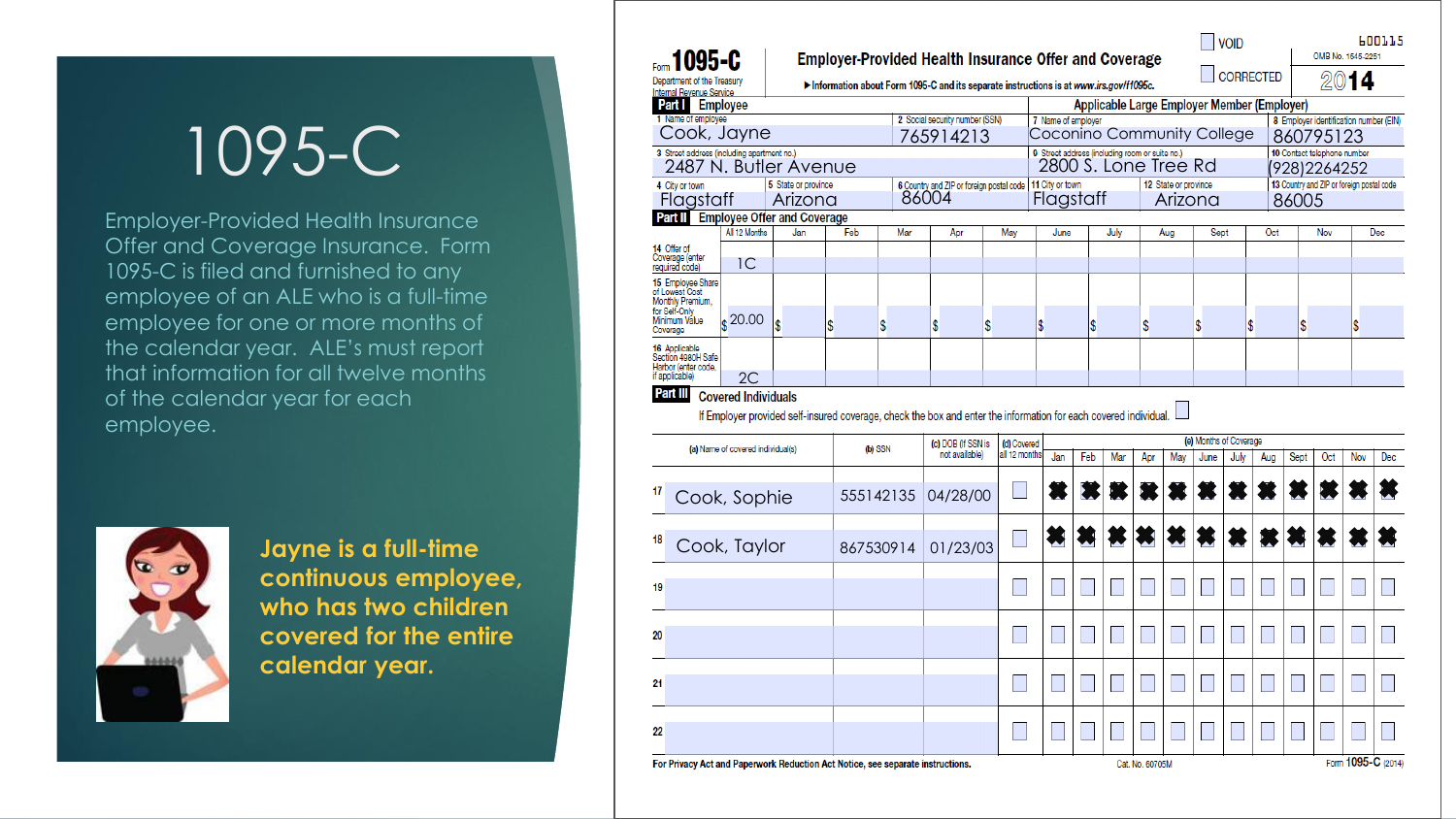#### **Faculty and Staff Without Benefits**

**I work at CCC but do not currently qualify for employer -sponsored health benefits. What option do I have under the ACA?**

- ▶ Health Insurance Marketplace offers you "one -stop shopping" to find and compare private health insurance options.
- Who can assist me with Health Insurance Marketplace information, costs, subsidies and online applications?
	- **Federally-certified representatives in the** marketplace can help you evaluate your coverage options and costs and complete an application.
		- Visit **www.healthcare.gov**
		- $\blacktriangleright$  1.800.318.2596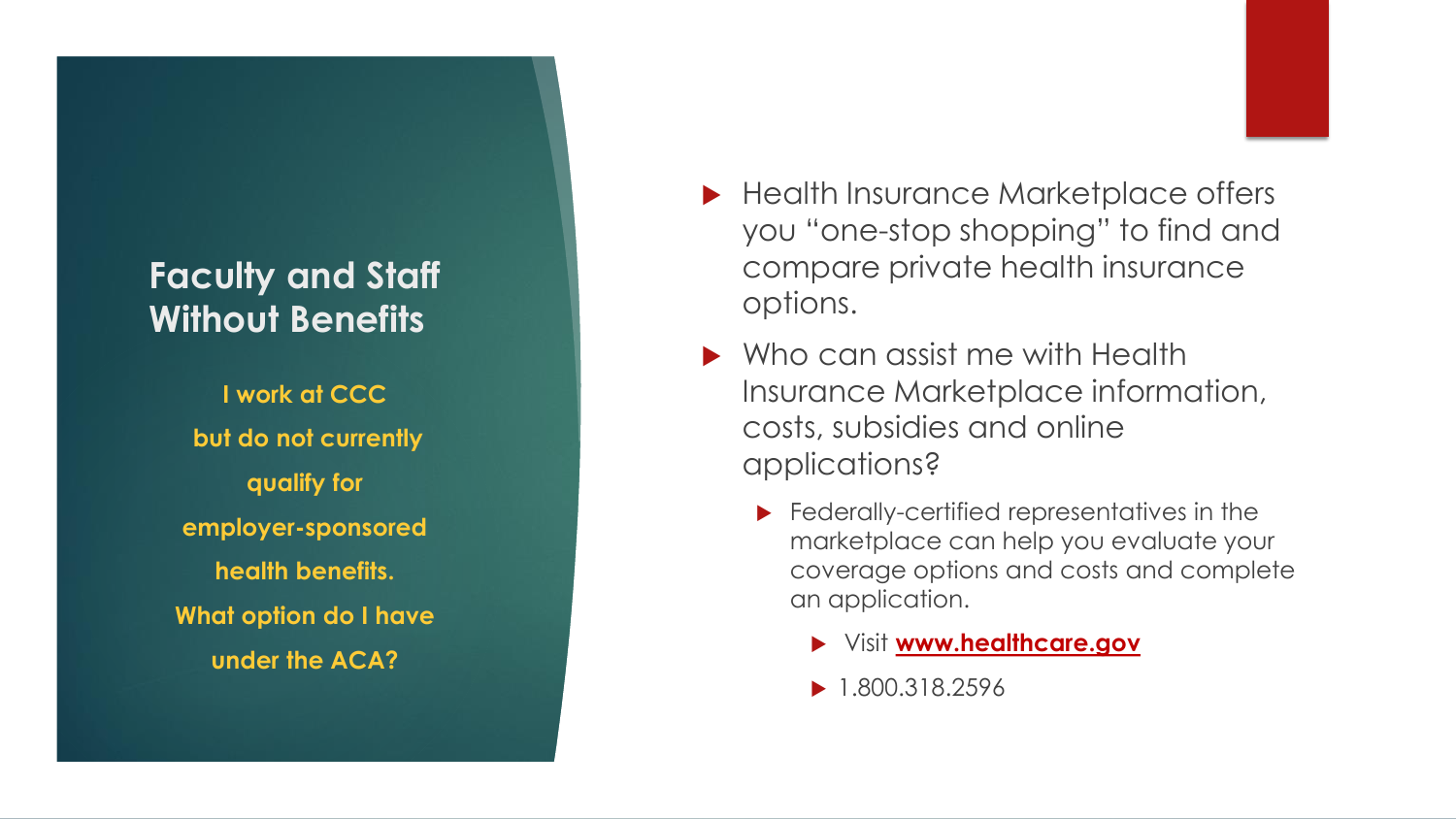# Employment Considerations

How does this affect Coconino Community College?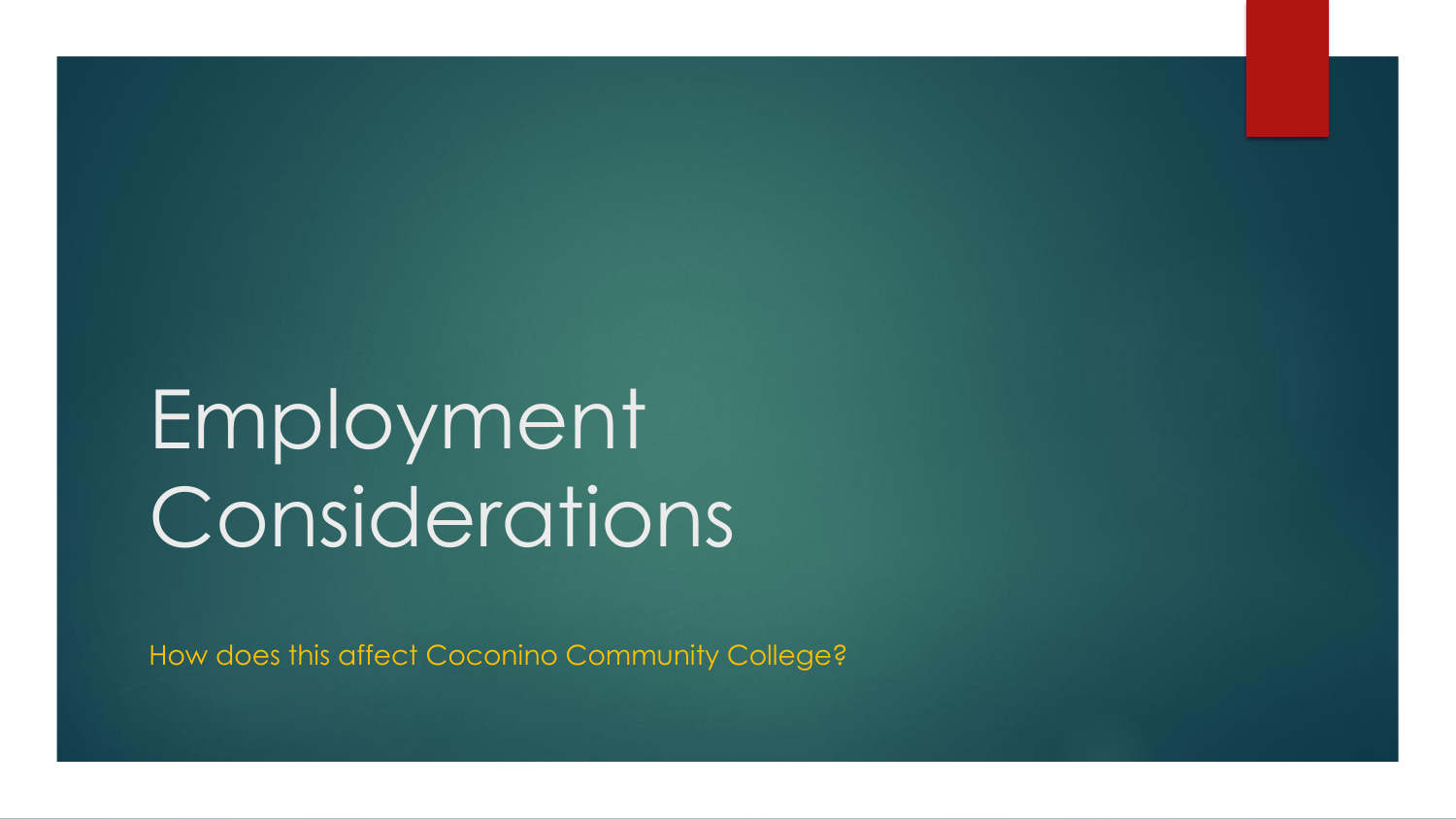# Unique Rules and Challenges for Higher Education

### **Tracking for Higher Education**

- High percentage of Variable employees
- **Multi-Department employees**
- Credit Hour Conversions
- Breaks in Service

#### **Business Impact**

- Potential Increase in Benefit **Enrollments**
- Managing Compliance
- Budgeting/Forecasting
- **Notifications**
- Federal Reporting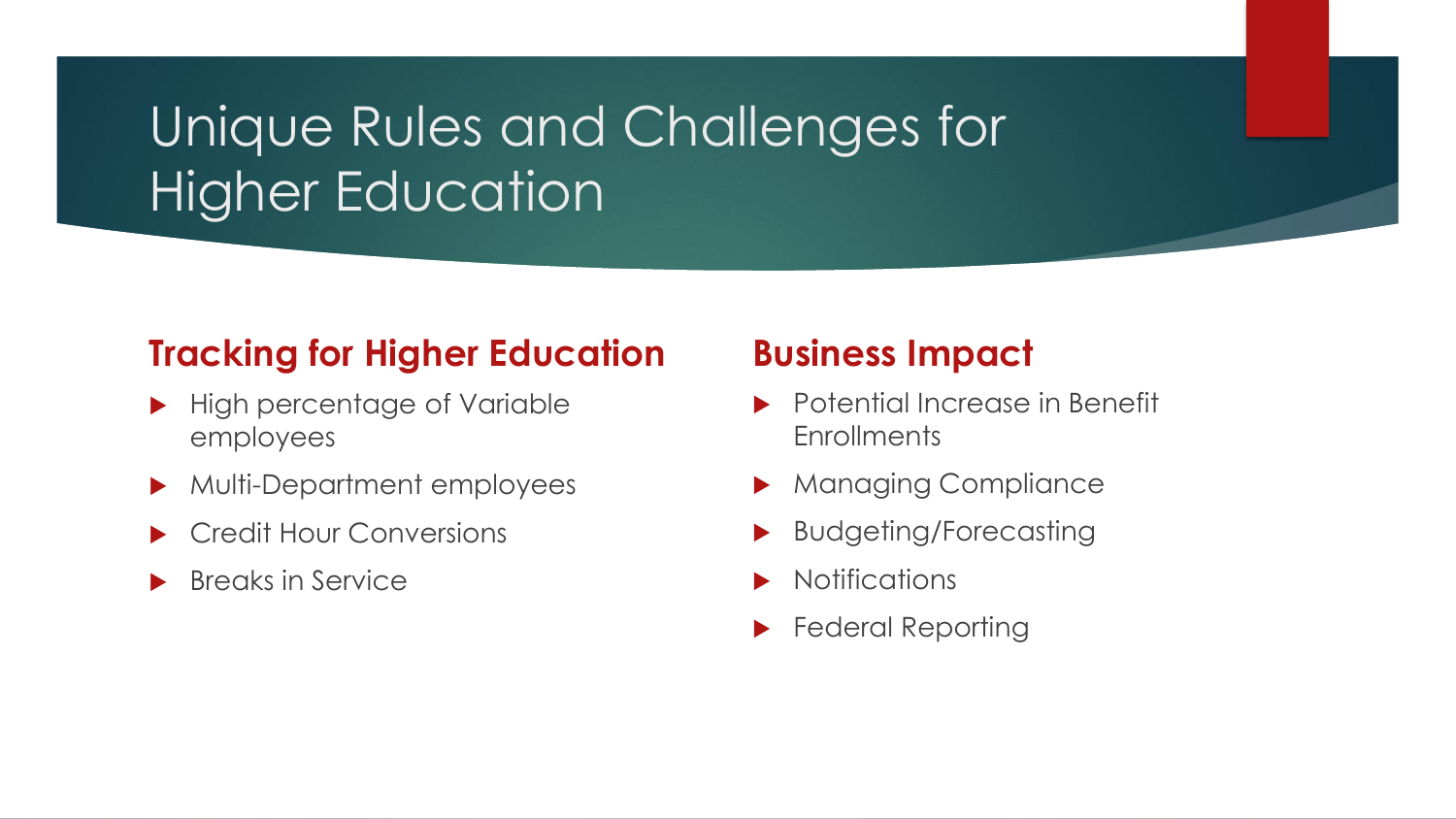## Understanding the Penalties

**Why is this so important to get right?**

## **4980H(a)**

- ▶ Coconino Community College fails to offer "fulltime" employee(s) minimum essential coverage during a given month.
- "Full-time" employee(s) enroll in the Marketplace and receive a premium tax subsidy.
- Penalty: \$2,000/year (\$2,000/12x number of months)
- **Penalty is per employee** even if just one employee enrolls in the marketplace and receives a subsidy.
- ▶ CCC is not subject to the penalty if substantially all (95%) of the full-time employees were offered insurance.

#### **Potential for error:**

- 658 W2's issued in 2014**\*\***
- 150 full-time benefit eligible faculty and staff.
- 450 part-time faculty, staff, students and temporary workers.

### **Penalty:**

- \$2,000/year or \$167/month per employee
- 628 (W2's) x \$167.00= \$104,876/month
- \$104,876 x 12 months= **\$1,258,512 million per year**

#### **\*\* Based on approximate numbers for purposes of this presentation only.**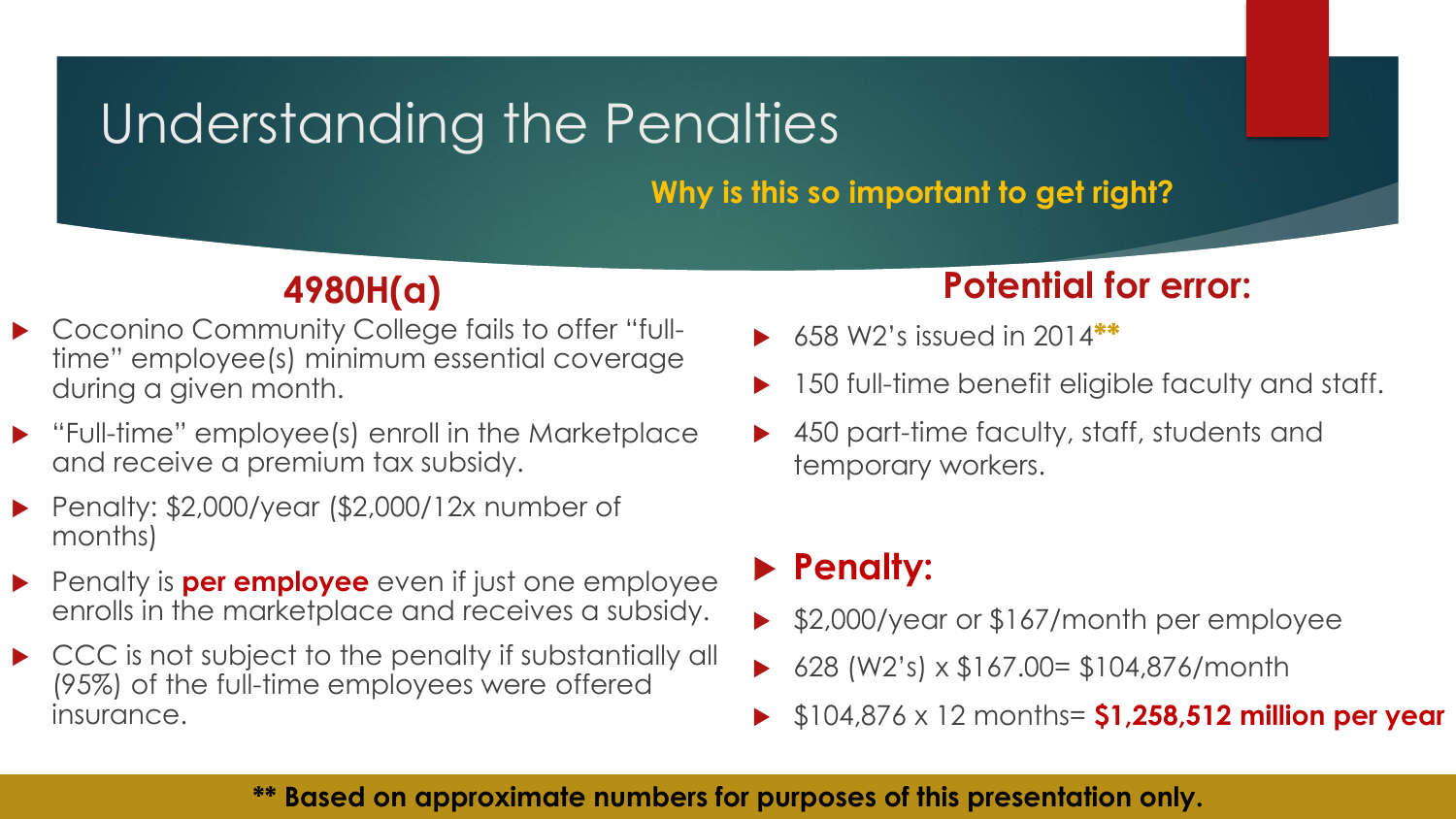

### 4980H(b) Penalty

- **In this penalty may be assessed if a "full**time" employee enrolls in the exchange/marketplace AND that employee is able to receive a subsidy because the employer coverage is:
	- Unaffordable
	- Does not provide minimum value

#### Penalty Calculations

- **Penalty is calculated per month, per** employee who received subsidy.
- For example Patty received a subsidy in December:
- \$3,000/12 months x 1 month  $(December) = $250.00 Penalty$

#### **4980H(b) Penalty is larger per incident, but is smaller as an aggregate.**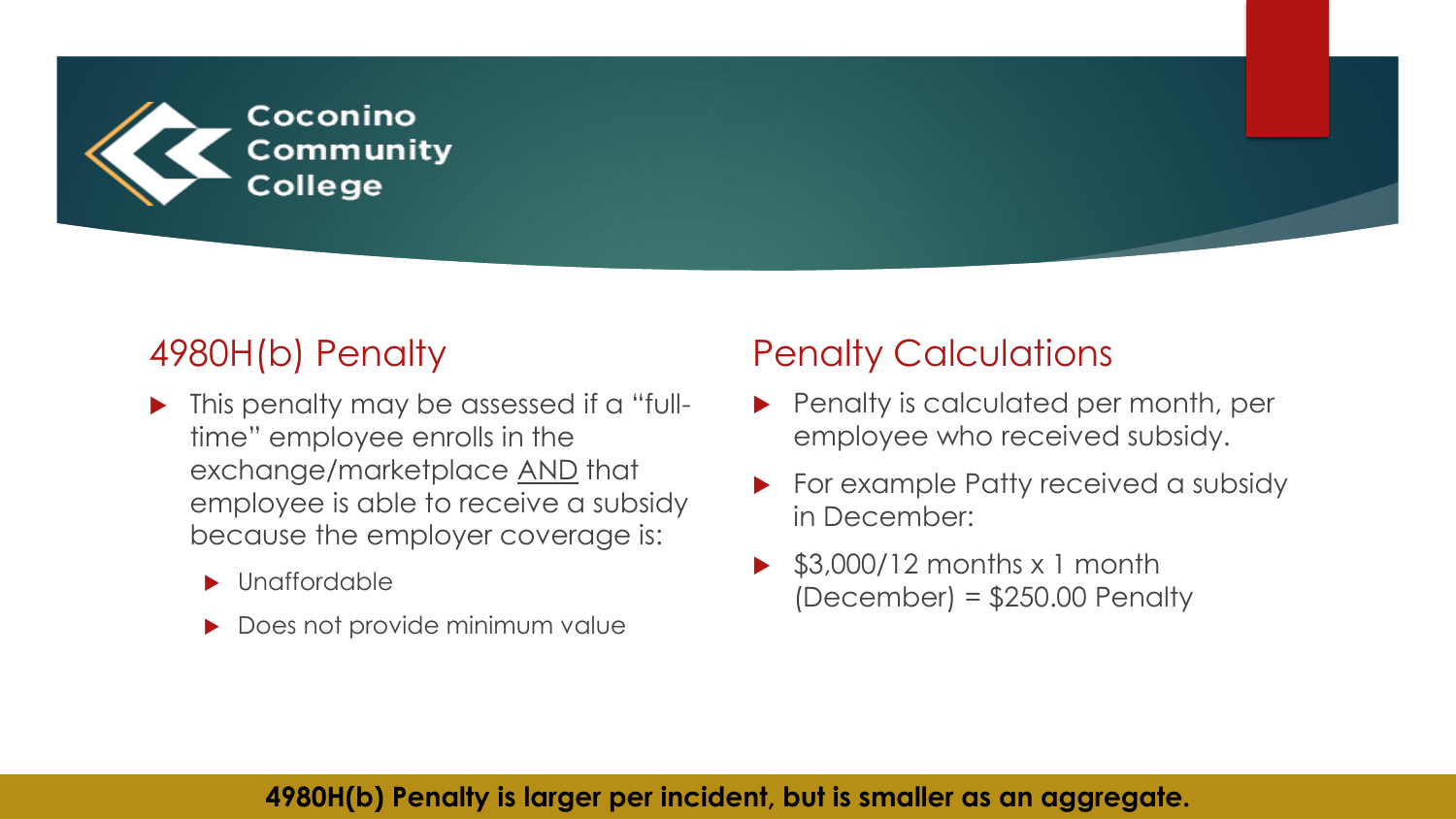

- Govtrack.us
- **HealthCare.gov**
- **IRS.gov**
- U.S. Department of Human and Health Services
- Segal Consulting
- Kaiser Family Foundation